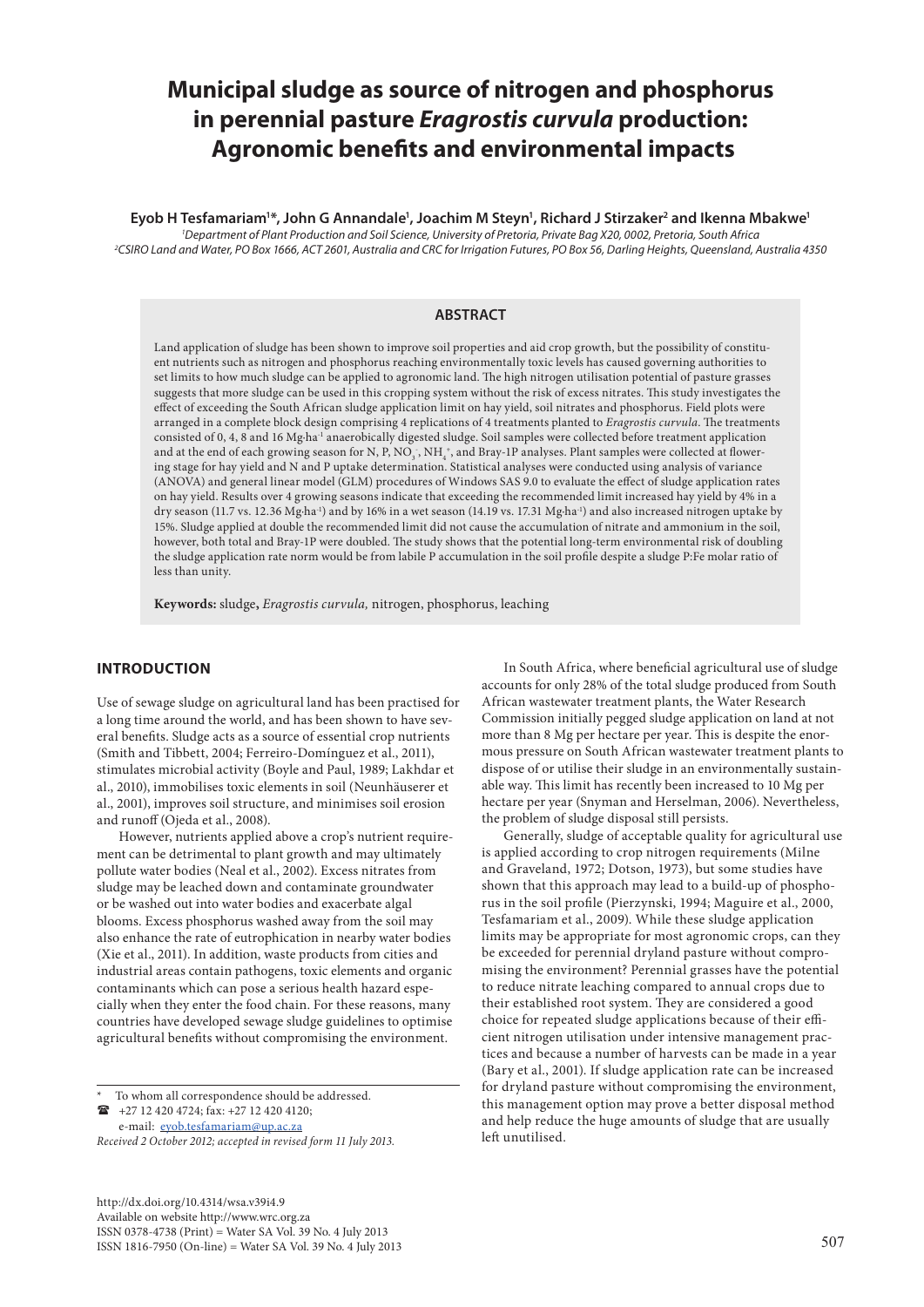This study investigates the effect, on pasture yield and soil nitrate and phosphorus levels, of applying sludge at a rate higher than the recommended limits. It is hypothesised that municipal sludge loading above the recommended limit would improve weeping lovegrass hay yield without causing excessive nitrate leaching. It is also hypothesised that surface application of FeCl<sub>3</sub> treated municipal sludge (<1 P:Fe molar ratio) according to weeping lovegrass N demand would result in the accumulation of total and Bray-1P in the soil profile.

# **MATERIALS AND METHODS**

## **Field site description**

Field experiments were conducted at the East Rand Water Care Works (ERWAT), Johannesburg, Gauteng, South Africa. The study site is situated at an elevation of 1 577 m above sea level, latitude 26° 01' 01" S and longitude of 28° 16' 55" E. The total annual rainfall of the area ranged between 405 mm in 2006/07 and 710 mm in 2007/08, mainly during the months of October to March. The soil of the experimental site is a clay loam, Hutton soil form (Soil Classification Working Group, 1991) having an average clay content of 38%, and pH  $(\text{H}_2\text{O})$  of 5.73. At the onset of the study, the mean cation exchange capacity of the soil (ammonium acetate extract) was 11 cmol∙kg-1 and the electrical conductivity ranged from 8 mS∙m-1 at 1.2 m depth to 36 mS∙m-1 in the top 0.3 m soil layer.

#### **Sludge characteristics**

The sludge used in this study was anaerobically digested and paddy-dried, collected from Vlakplaas Wastewater Treatment Plant. According to the current South African sludge guideline (Snyman and Herselman, 2006), this sludge is classified as pollutant Class 'a' due to its low heavy metal content. Based on low levels of faecal coliform and helminth ova, the sludge is classified as microbiological Class 'A'. With respect to sludge stability, the sludge is classified as Class '1' due to its low odour and low vector attraction characteristics. The current South African guideline for the utilisation and disposal of wastewater sludge (Snyman and Herselman, 2006) allows such quality sludges to be utilised in agriculture without restriction, as long as the N applied does not exceed crop demand, with the upper limit set at 10 Mg ha-1∙yr-1. Selected properties of this A1a sludge are presented in Table 1.

#### **Field trial plots and treatments**

Plots of 25 m<sup>2</sup> were arranged in a randomised complete block design comprising 4 replications of 4 treatments. The trial was laid out to accommodate widely different levels of bio-solid application.

|                                                     |                                 | <b>TABLE 1</b> |         |         |         |  |  |
|-----------------------------------------------------|---------------------------------|----------------|---------|---------|---------|--|--|
| Some properties of sludge used during the 2004/05 - |                                 |                |         |         |         |  |  |
|                                                     | 2007/08 growing seasons<br>Year |                |         |         |         |  |  |
| Parameter<br>measured                               | Unit                            | 2004/05        | 2005/06 | 2006/07 | 2007/08 |  |  |
| N                                                   | $\frac{0}{0}$                   | 3.032          | 1.884   | 2.219   | 3.094   |  |  |
|                                                     |                                 |                | 4 3 6 2 | 4 0 6 4 | 7660    |  |  |
| $NH_{4-}N$                                          | mg·kg <sup>-1</sup>             | 2018           |         |         |         |  |  |
| $NO3$ $N$                                           | $mg \cdot kg^{-1}$              | 183            | 6       | 40      | 11      |  |  |
| $\mathbf{p}$                                        | $\%$                            | 1.962          | 1.844   | 2.76    | 2.24    |  |  |
| $P - Bray1$                                         | $mg \cdot kg^{-1}$              | 166            | 154     | 40      | 66      |  |  |
| Total C                                             | $\frac{0}{0}$                   | 23             | 20      | 21      | 20      |  |  |
| Water content                                       | $\%$                            | 46             | 30      | 28      | 38      |  |  |
| $EC_{\rho}$                                         | $mS·m-1$                        | 1814           | 1212    | 1412    | 3 1 1 0 |  |  |
| K                                                   | $mg \cdot kg^{-1}$              | 3804           | 710     | 689     | 1 3 5 6 |  |  |
| Ca                                                  | $mg \cdot kg^{-1}$              | 25 116         | 13 062  | 17450   | 10 042  |  |  |
| Mg                                                  | $mg \cdot kg^{-1}$              | 5 3 5 8        | 591     | 829     | 1145    |  |  |
| pH(H, O)                                            |                                 | 6.01           | 6.2     | 6.02    | 6.08    |  |  |
| Cd                                                  | $mg \cdot kg^{-1}$              | 1.63           | 0.07    | 0.15    | 18.91   |  |  |
| Hg                                                  | $mg \cdot kg^{-1}$              | 1.70           | 0.02    | 0.03    | 1.81    |  |  |
| Cr                                                  | $mg \cdot kg^{-1}$              | 51.93          | 1.50    | 2.92    | 503.8   |  |  |
| As                                                  | $mg \cdot kg^{-1}$              | 7.08           | 0.18    | 0.23    | 17.94   |  |  |
| Pb                                                  | $mg \cdot kg^{-1}$              | 54.46          | 9.41    | 1.37    | 102.0   |  |  |
| Zn                                                  | $mg \cdot kg^{-1}$              | 459.9          | 4.33    | 20.85   | 2325    |  |  |
| Ni                                                  | $mg \cdot kg^{-1}$              | 23.81          | 1.37    | 0.97    | 144.5   |  |  |
| Cu                                                  | $mg \cdot kg^{-1}$              | 97.2           | 3.21    | 4.59    | 526.8   |  |  |

Treatments consisted of 3 sludge rates (4, 8, and 16 Mg ha-1∙yr-1) and an unamended zero control. The annual sludge application rate was split into two so that half was applied at the beginning of the season and the remaining half following the first cut.

At the onset of the study, during the 2004/05 growing season, sludge was broadcast over the soil surface and immediately incorporated into the top 10 cm soil layer with a manually-operated, diesel-powered rotovator (Agria). After sludge incorporation, the soil was levelled using rakes. A mixture of weeping lovegrass (*Eragrostis curvula*) (10 kg∙ha-1) and teff (*Eragrostis teff)* (6 kg∙ha-1) was planted on 15 November 2004 and a hand-drawn roller was used to ensure good seed-soil contact for better germination. During the rest of the study period, however, sludge was broadcast over the soil surface of the already established weeping lovegrass plots and left on the soil surface without incorporation. Sludge application and haycutting dates are presented in Table 2.

## **Weather data**

Weather data were collected from an automatic weather station located about 100 m from the experimental site. The automatic

| <b>TABLE 2</b><br>Sludge application and hay cutting dates for Weeping lovegrass during the<br>2004/05 to 2007/08 growing seasons at ERWAT, Ekurhuleni district, South Africa |                                             |            |            |            |  |  |  |
|-------------------------------------------------------------------------------------------------------------------------------------------------------------------------------|---------------------------------------------|------------|------------|------------|--|--|--|
| Growing                                                                                                                                                                       | Sludge application date<br>Hay cutting date |            |            |            |  |  |  |
| season                                                                                                                                                                        | <b>First</b>                                | Second     | First      | Second     |  |  |  |
| 2004/05                                                                                                                                                                       | 14/11/2004                                  | 20/02/2005 | 17/02/2005 | 22/05/2005 |  |  |  |
| 2005/06                                                                                                                                                                       | 01/11/2005                                  | 20/02/2006 | 31/01/2006 | 11/05/2006 |  |  |  |
| 2006/07                                                                                                                                                                       | 20/10/2006                                  | 10/01/2007 | 09/01/2007 | 16/04/2007 |  |  |  |
| 2007/08                                                                                                                                                                       | 26/09/2007                                  | 14/01/2008 | 11/01/2008 | 16/04/2008 |  |  |  |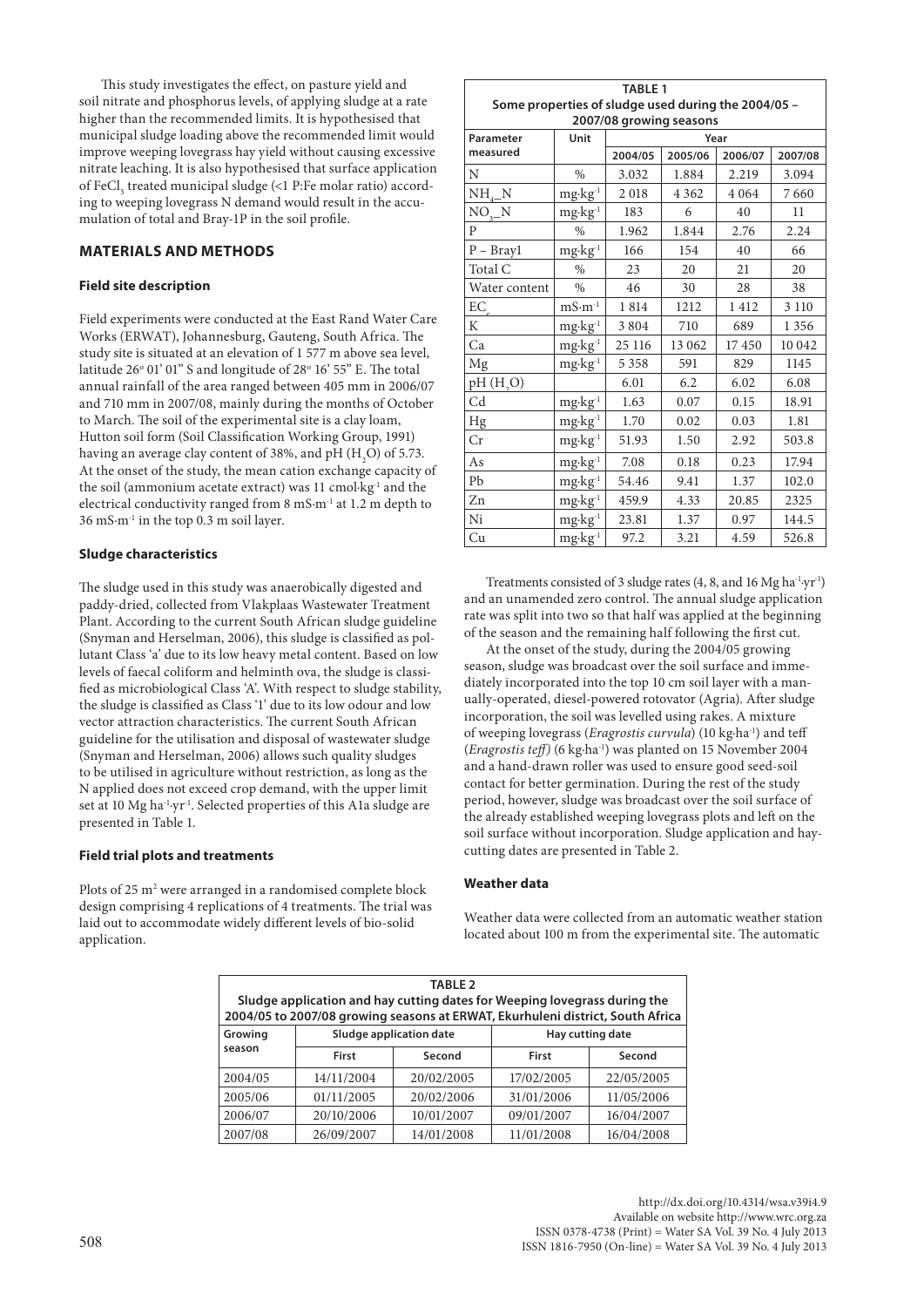|        |                                                                                                      |      |                  |      |      |                |                  |      |                                                                                                                        | <b>TABLE 3</b> |                  |      |          |      |                  |      |                |                  |      |      |                |
|--------|------------------------------------------------------------------------------------------------------|------|------------------|------|------|----------------|------------------|------|------------------------------------------------------------------------------------------------------------------------|----------------|------------------|------|----------|------|------------------|------|----------------|------------------|------|------|----------------|
|        | Two-weekly mean maximum and minimum temperature, mean average temperature, and two-weekly cumulative |      |                  |      |      |                |                  |      |                                                                                                                        |                |                  |      |          |      |                  |      |                |                  |      |      |                |
| Period |                                                                                                      |      |                  | 2004 |      | 2005           |                  |      | precipitation during the 2004/05 to 2008/09 growing seasons, ERWAT, Ekurhuleni district Pretoria, South Africa<br>2006 |                |                  | 2007 |          |      | 2008             |      |                |                  |      |      |                |
|        |                                                                                                      |      | Temperature (°C) |      | Rain |                | Temperature (°C) |      | Rain                                                                                                                   |                | Temperature (°C) |      | Rain     |      | Temperature (°C) |      | Rain           | Temperature (°C) |      |      | Rain           |
| Month  | Weeks                                                                                                | Max. | Min.             | Ave. | (mm) | Max.           | Min.             | Ave. | (mm)                                                                                                                   | Max.           | Min.             | Ave. | (mm)     | Max. | Min.             | Ave. | (mm)           | Max.             | Min. | Ave. | (mm)           |
| Jan.   | $1 - 2$                                                                                              |      |                  |      |      | 29             | 16               | 23   | 111                                                                                                                    | 26             | 17               | 21   | 51       | 29   | 13               | 21   | 47             | 24               | 15   | 20   | 59             |
|        | $3 - 4$                                                                                              |      |                  |      |      | 26             | 16               | 21   | 56                                                                                                                     | 26             | 15               | 21   | 57       | 29   | 14               | 21   | 24             | 23               | 14   | 18   | 148            |
| Feb.   | $1 - 2$                                                                                              |      |                  |      |      | 29             | 16               | 22   | 17                                                                                                                     | 26             | 15               | 20   | 103      | 30   | 13               | 21   | 30             | 25               | 14   | 19   | 56             |
|        | $3 - 4$                                                                                              |      |                  |      |      | 27             | 15               | 21   | 79                                                                                                                     | 27             | 15               | 21   | 70       | 32   | 14               | 23   | $\mathbf{0}$   | 27               | 15   | 21   | 5              |
| Mar.   | $1 - 2$                                                                                              |      |                  |      |      | 27             | 12               | 20   | 27                                                                                                                     | 24             | 12               | 18   | 13       | 30   | 13               | 22   | 6              | 24               | 14   | 19   | 117            |
|        | $3 - 4$                                                                                              |      |                  |      |      | 25             | 12               | 18   | 44                                                                                                                     | 23             | 12               | 18   | 38       | 27   | 11               | 19   | 7              | 22               | 11   | 16   | 42             |
| Apr.   | $1 - 2$                                                                                              |      |                  |      |      | 23             | 11               | 17   | 45                                                                                                                     | 24             | 9                | 17   | 10       | 26   | 10               | 18   | $\theta$       | 24               | 11   | 18   | 17             |
|        | $3 - 4$                                                                                              |      |                  |      |      | 22             | 8                | 15   | 18                                                                                                                     | 21             | 8                | 14   | 9        | 21   | 8                | 15   | 19             | 24               | 10   | 17   | $\Omega$       |
| May    | $1 - 2$                                                                                              |      |                  |      |      | 23             | 5                | 14   | 1                                                                                                                      | 21             | 5                | 13   | $\Omega$ | 21   | 5                | 13   | $\theta$       | 22               | 10   | 16   | 33             |
|        | $3 - 4$                                                                                              |      |                  |      |      | $\overline{2}$ | $\overline{4}$   | 13   | $\Omega$                                                                                                               | 19             | $\overline{2}$   | 10   | 3        | 19   | $\Omega$         | 10   | $\mathbf{0}$   | 19               | 8    | 13   | 10             |
| June   | $1 - 2$                                                                                              |      |                  |      |      | 22             | 3                | 12   | $\Omega$                                                                                                               | 22             | 3                | 12   | $\theta$ | 18   | 3                | 10   | 29             | 17               | 6    | 12   | 14             |
|        | $3 - 4$                                                                                              |      |                  |      |      | 20             | $\overline{2}$   | 11   | $\Omega$                                                                                                               | 18             | $\mathbf{1}$     | 9    | $\Omega$ | 18   | $\mathbf{1}$     | 9    | $\Omega$       | 18               | 6    | 12   | 3              |
| July   | $1 - 2$                                                                                              |      |                  |      |      | 19             | $\mathbf{1}$     | 10   | $\mathbf{0}$                                                                                                           | 20             | $\overline{2}$   | 11   | $\Omega$ | 17   | $\Omega$         | 8    | $\mathbf{0}$   | 16               | 5    | 10   | $\overline{0}$ |
|        | $3 - 4$                                                                                              |      |                  |      |      | 22             | $\overline{2}$   | 12   | $\overline{0}$                                                                                                         | 22             | $\overline{4}$   | 13   | $\Omega$ | 20   | 1                | 11   | $\mathbf{0}$   | 18               | 6    | 12   | $\overline{0}$ |
| Aug.   | $1 - 2$                                                                                              |      |                  |      |      | 22             | $\overline{4}$   | 13   | $\Omega$                                                                                                               | 20             | 3                | 11   | 10       | 21   | $\overline{2}$   | 11   | $\Omega$       | 20               | 7    | 14   | $\Omega$       |
|        | $3 - 4$                                                                                              |      |                  |      |      | 24             | 7                | 15   | $\Omega$                                                                                                               | 21             | 6                | 14   | 30       | 22   | $\overline{4}$   | 13   | $\Omega$       | 22               | 9    | 15   | $\Omega$       |
| Sep.   | $1 - 2$                                                                                              |      |                  |      |      | 26             | 8                | 17   | $\Omega$                                                                                                               | 24             | 6                | 15   | $\Omega$ | 27   | 13               | 20   | $\theta$       | 25               | 9    | 17   | $\theta$       |
|        | $3 - 4$                                                                                              |      |                  |      |      | 29             | 10               | 19   | $\Omega$                                                                                                               | 26             | 8                | 16   | $\Omega$ | 25   | 11               | 18   | 17             | 23               | 9    | 16   | $\theta$       |
| Oct.   | $1 - 2$                                                                                              |      |                  |      |      | 28             | 10               | 19   | $\Omega$                                                                                                               | 28             | 12               | 20   | $\Omega$ | 21   | 10               | 16   | 85             | 26               | 12   | 19   | $\Omega$       |
|        | $3 - 4$                                                                                              |      |                  |      |      | 29             | 12               | 20   | 12                                                                                                                     | 31             | 14               | 22   | 13       | 22   | 11               | 16   | 34             | 27               | 14   | 20   | 62             |
| Nov.   | $1 - 2$                                                                                              | 30   | 15               | 22   | 12   | 28             | 13               | 20   | 55                                                                                                                     | 28             | 13               | 21   | 42       | 25   | 13               | 19   | $\overline{4}$ | 26               | 14   | 20   | 52             |
|        | $3 - 4$                                                                                              | 30   | 15               | 23   | 29   | 28             | 13               | 21   | 54                                                                                                                     | 26             | 14               | 20   | 75       | 26   | 14               | 20   | 45             | 25               | 15   | 20   | 45             |
| Dec.   | $1 - 2$                                                                                              | 28   | 16               | 22   | 72   | 26             | 14               | 20   | 35                                                                                                                     | 30             | 15               | 22   | 13       | 23   | 13               | 18   | 68             | 27               | 15   | 21   | 59             |
|        | $3 - 4$                                                                                              | 28   | 15               | 22   | 64   | 28             | 13               | 20   | 68                                                                                                                     | 29             | 17               | 23   | 121      | 25   | 14               | 19   | 12             | 27               | 15   | 21   | 67             |

weather station consisted of an LI 200X pyranometer (LiCor, Lincoln, Nebraska, USA) for measuring solar radiation, an electronic relative humidity and temperature sensor (Thermistor Humitter 50Y) installed in a gill screen (R.M. Young, Minnesota, USA), an electronic cup anemometer to measure wind speed (R.M. Young, Minnesota, USA), an electronic rain gauge Model TR-525M-R2 (Texas Electronic Inc., Dallas, Texas, USA), and a CR10X data-logger (Campbell Scientific Inc., Utah, USA). Two-weekly mean maximum, minimum and average temperature as well as two-weekly cumulative precipitation are presented in Table 3.

# **Soil solution sampling and analyses**

Nitrate leaching was monitored by wetting front detectors (WFDs) installed both at 0.3 and 0.6 m depths located in the middle of a plot. The detectors were installed in the control, 8 and 16 Mg ∙ha-1∙yr-1 plots. Soil solution samples collected from the wetting front detectors were analysed for nitrate concentration using a C99 Multiparameter Bench Photometer (Hanna Instruments, Italy).

# **Plant sampling**

Above-ground samples for hay yield determination were collected 0.05 m above the soil surface at flowering, from a  $1 \text{ m}^2$ area. These were then dried in a forced-air oven at  $60^{\circ}\mathrm{C}$  for

http://dx.doi.org/10.4314/wsa.v39i4.9 Available on website http://www.wrc.org.za ISSN 0378-4738 (Print) = Water SA Vol. 39 No. 4 July 2013  $1$ SSN 1816-7950 (On-line) = Water SA Vol. 39 No. 4 July 2013 509 SOSN 1816-7950 (On-line) = Water SA Vol. 39 No. 4 July 2013

48 h to determine above-ground biomass. Above-ground biomass was calculated as the sum of leaf and stem. In addition, a hand grab of grass samples was collected at harvest from each plot for grass N and P uptake determination. A 0.5 m border was left around all sides of each plot during sampling to eliminate border effects.

# **Soil sampling**

At the beginning of the study, before treatment application, and at the end of each growing season, soil samples were collected from each plot, using an auger, from the following layers: 0–0.1 m, 0.1–0.3 m, 0.3–0.5 m, and 0.5–0.8 m. Replicate samples from each layer in the same plot were combined and mixed to make a single homogeneous soil sample. All soil samples were dried and pulverised. The dried and ground soil samples were digested and analysed for N, P, NO<sub>3</sub>, NH<sub>4</sub><sup>+</sup>, and Bray-1P.

# **Plant, sludge and soil chemical analyses**

Total P in sludge, soil, and plant samples were determined after wet acid digestion using an Inductively Coupled Plasma Optical Emission Spectrometer (ICP-OES) (SpectroFlame Modula; Spectro, Kleve, Germany). Plant extractable soil P was analysed using the Bray-1 extraction method, following standard procedures (Non-affiliated Soil Analysis Work Committee, 1990). Soil and plant samples were ground to pass through a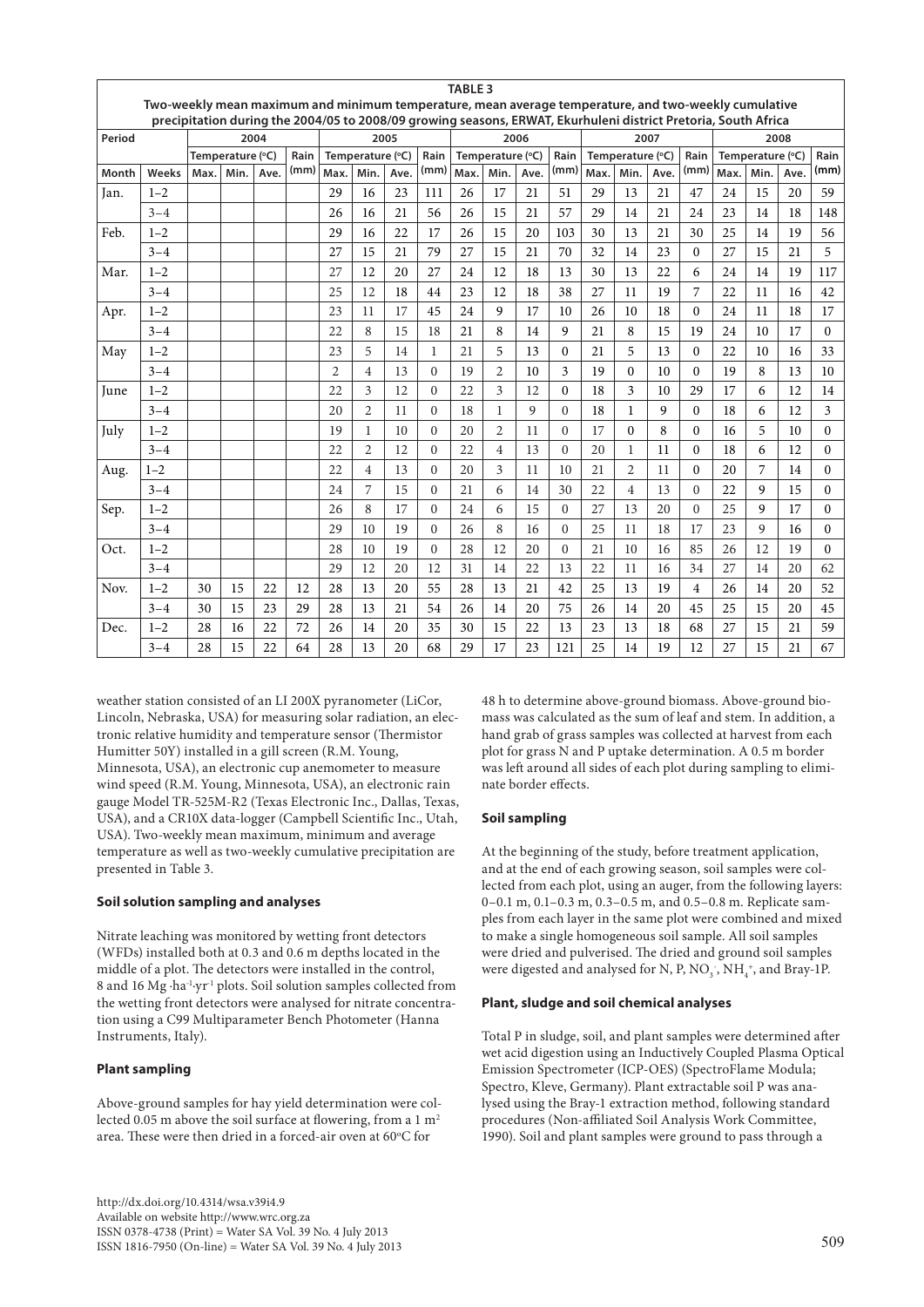150 µm screen and analysed for total C and N using a Carlo Erba NA1500 C/N analyser (Carlo ErbaStrumentazione, Milan, Italy). Soil samples were extracted in 1:5 1 M KCl and tested for ammonium and nitrate with the Lachat Autoanalyzer (Lachat Quick Chem Systems, Milwaukee, WI, USA).

## **Statistical analyses**

Statistical analyses were performed to evaluate the impact of various sludge application rates on hay yield. The statistical analyses were conducted using analysis of variance (ANOVA) and general linear model (GLM) procedures of Windows SAS version 9.0 (SAS Institute, 2002), to determine significant treatment effects on measured response variables. When treatment effects were found to be significant, Fisher's protected LSD at the 0.05 level was used to separate means.

# **RESULTS AND DISCUSSION**

#### **Hay yield**

Hay yield increased with increase in sludge rate (Fig 1). A maximum of 17.3 Mg⋅ha<sup>-1</sup> was recorded during the 2007/08 season from the 16 Mg∙ha-1 sludge treatment. The increase in yield as a result of sludge addition is attributed to an increased supply of plant nutrients and to improvement of soil physical properties (Ferreiro-Domínguez et al., 2011).

In general, hay yield throughout the study period was much higher than the long-term average values of 6 Mg∙ha-1 reported by Dickinson et al. (2004) from Hutton soils receiving similar annual rainfall. This is most probably due to a better nutrient status of the soil from this study compared with the soils reported by Dickinson et al. (2004).

Generally, hay yield was highest in the 2007/08 season and, in addition to a cumulative improvement of soil chemical and physical properties, this higher yield observed during the 2007/08 season may be attributed to the higher rainfall received during the period (Table 3). Miles and Manson (2000) and Dickinson et al. (2004) have reported that weeping lovegrass response to N increases with increase in the availability of water. This may not be unconnected with the increase in the rate of nitrogen mineralisation which increases as soil moisture increases, up to an optimum (Agehara and Warncke, 2005).

#### **Soil total N mass balance**

Based on the mass balance calculation of N imported with sludge less N exported with hay, total N from sludge applied according to the initial 8 Mg∙ha-1 limit was close to being, but not quite sufficient to satisfy weeping lovegrass N demand (net negative mass balance) (Table 4, Column 4). Negative mass balances of all but the 16 Mg∙ha-1 treatment show that the crop utilised N from the soil reserve. Therefore, total N supply from sludge with 2.56% mean N applied according to the initial 8 Mg∙ha-1 norm is not sufficient for optimal weeping lovegrass hay production under the prevailing climatic and soil conditions. Doubling of that upper limit sludge norm, however, resulted in a net positive mass balance. This indicates that the total N supply surpassed hay N uptake. The excess N from double the norm was accumulated mainly in the 0–0.1 m soil layer (Fig. 2), because the sludge was surface applied.

Soil profile sampling to a depth of 0.8 m (Table 4, Column 5) showed similar trends to the supply less uptake mass balance



*Figure 1 Annual hay yield of weeping lovegrass as affected by 3 sludge application rates, and an unamended control. Letters show significance within growing seasons.*



*Figure 2*



| <b>TABLE 4</b><br>Cumulative N supply (CUM-NS)), uptake (CUM-NU), and mass<br>balance of a weeping lovegrass treated with three sludge<br>application rates, and an unamended control |                                                                                                                                                                                                                   |     |        |                                    |                                                        |  |  |
|---------------------------------------------------------------------------------------------------------------------------------------------------------------------------------------|-------------------------------------------------------------------------------------------------------------------------------------------------------------------------------------------------------------------|-----|--------|------------------------------------|--------------------------------------------------------|--|--|
|                                                                                                                                                                                       |                                                                                                                                                                                                                   |     |        | Four years cumulative mass balance |                                                        |  |  |
| <b>Treatment</b>                                                                                                                                                                      | <b>CUM-NU</b><br><b>CUM-NS</b><br><b>CUM-NS</b><br>Change<br>in soil N<br>$(kq \cdot ha^{-1})$<br>$(kq \cdot ha^{-1})$<br>less CUM-<br>ΝU<br>storage <sup>a</sup><br>$(kq \cdot ha^{-1})$<br>$(kq \cdot ha^{-1})$ |     |        |                                    | Mass<br>balance<br>differenceb<br>$(kq \cdot ha^{-1})$ |  |  |
| Control                                                                                                                                                                               | 0                                                                                                                                                                                                                 | 511 | $-511$ | $-600$                             | 89                                                     |  |  |
| $4$ Mg $\cdot$ ha <sup>-1</sup> ·yr <sup>-1</sup>                                                                                                                                     | 409                                                                                                                                                                                                               | 687 | $-278$ | $-381$                             | 103                                                    |  |  |
| 8 Mg·ha <sup>-1</sup> ·yr <sup>-1</sup>                                                                                                                                               | 818                                                                                                                                                                                                               | 856 | $-38$  | $-203$                             | 165                                                    |  |  |
| 16 Mg·ha <sup>-1</sup> ·yr <sup>-1</sup>                                                                                                                                              | 1637                                                                                                                                                                                                              | 988 | 649    | 330                                | 319                                                    |  |  |

<sup>a</sup>Change in soil N storage refers to final less initial soil profile N content *change to a depth of 80 cm.*

*b Mass balance difference refers to the difference between (CUM-NS less CUM-NU) and change in soil N storage.* 

(Table 4, Column 4). According to this profile analysis, the 16 Mg∙ha-1 sludge rate resulted in a net positive mass balance while sludge applied at the rate of 8 Mg∙ha-1 had a net negative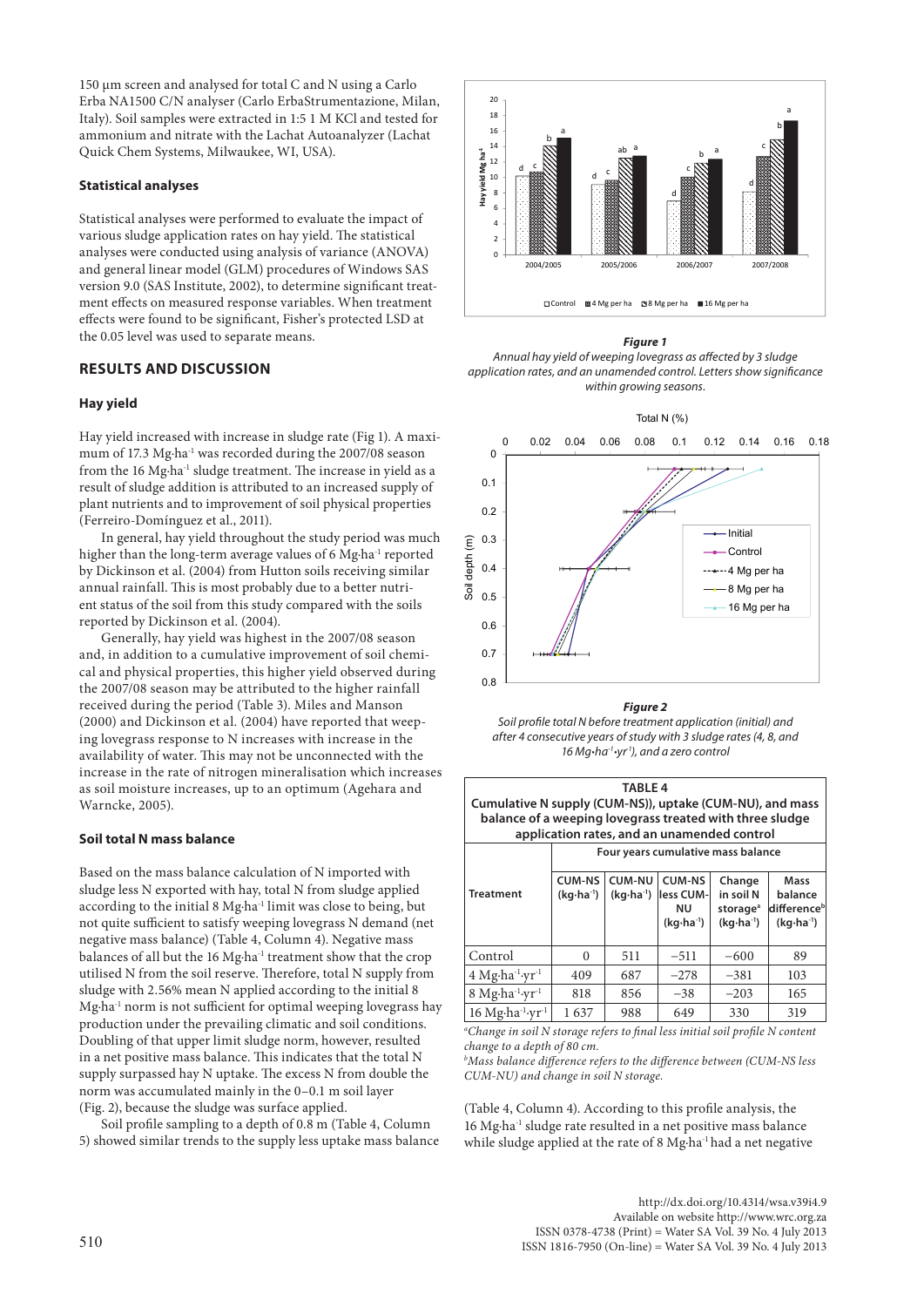| <b>TABLE 5</b><br>Residual nitrate mass in the top 0.5 m soil stratum of<br>weeping lovegrass plots treated with 3 sludge rates, and an<br>unamended control treatment |                                                                                                              |    |    |  |  |  |  |  |  |
|------------------------------------------------------------------------------------------------------------------------------------------------------------------------|--------------------------------------------------------------------------------------------------------------|----|----|--|--|--|--|--|--|
| <b>Treatment</b>                                                                                                                                                       | After 2 <sup>nd</sup> hay<br>After 2 <sup>nd</sup> hay<br><b>Initial</b><br>cut in 2005/06<br>cut in 2007/08 |    |    |  |  |  |  |  |  |
|                                                                                                                                                                        | kg·ha <sup>-1</sup>                                                                                          |    |    |  |  |  |  |  |  |
| Control                                                                                                                                                                | 96                                                                                                           | 60 | 18 |  |  |  |  |  |  |
| $4$ Mg $\cdot$ ha <sup>-1</sup> $\cdot$ yr <sup>-1</sup>                                                                                                               | 96<br>62<br>18                                                                                               |    |    |  |  |  |  |  |  |
| $8$ Mg·ha <sup>-1</sup> ·yr <sup>-1</sup>                                                                                                                              | 96                                                                                                           | 52 | 16 |  |  |  |  |  |  |

mass balance. Interestingly, however, there was a net positive difference between the two mass balances: supply less uptake (CUM\_NS less CUM-NU) and change in storage between final and initial soil profile N contents (Change in soil N storage) (Table 4, Column 6). This difference increased with increase in sludge application rate (mass balance difference).

16 Mg⋅ha<sup>-1</sup>⋅yr<sup>-1</sup> 96 51 58

The most probable cause for the mass balance difference was ammonia volatilisation losses, which is not accounted for in the N import less export mass balance. This is because the sludge used in this study was anaerobically digested with about 20–25% of total N in ammonium form. In addition, the sludge was surface applied. Previous studies conducted by Adamsen and Sabey (1987) showed that 40.3% of the  $\mathrm{NH}_{4}\text{-}\mathrm{N}$  from surface-applied sludge could be lost as  $\mathrm{NH}_3$  gas during the first two weeks of its application. This was in contrast to 0.35% loss from an incorporated sludge reported in the same study. Martines et al. (2010) reported a 35% loss as ammonia, of the total  $\mathrm{NH}_4$ -N in a surface-applied sludge. Some other studies have also shown that up to 89% of the initial ammonium could be lost in the form of ammonia gas from a surface-applied anaerobicallydigested sludge (Henry et al., 1999). Other possible sources of the differences include sampling errors, N content variation within the sludge matrix, soil heterogeneity, and probably denitrification (which is not expected to dominate under dryland cropping), and leaching (which could have been insignificant due to the low rainfall).

#### **Residual nitrate and nitrate leaching**

Residual nitrate in the top 0.5 m soil layer of all treatments, including sludge applied at 16 Mg∙ha-1, remained less than the initial amount throughout the study period (Table 5). The reduction in nitrate content of all treatments was evident in the 0–0.3 m soil stratum, while the content in the 0.3–0.8 m layer remained similar to initial values (Fig. 3). It was also evident that sludge applied at 16 Mg∙ha-1 had relatively lower residual nitrate than that of lower sludge rates in 2005/06, but this was higher at the end of the 2007/08 growing season.

Although residual nitrate at the end of the study was relatively higher for the 16 Mg⋅ha<sup>-1</sup>⋅yr<sup>-1</sup> sludge treatment than other treatments, it was still low and was almost half of the initial mass. The main reason for monitoring residual nitrate after harvest was that nitrate leaching under dryland conditions usually takes place at the beginning of the rainy season, especially before active root nutrient uptake in the presence of high rainfall and residual soil nitrate. Nitrate is susceptible to diffusion and transport through mass flow with soil water, because there is little tendency for the mostly negatively-charged soil colloids to adsorb the negatively-charged nitrate (Cameron and Haynes, 1986).

In this specific study the mean annual rainfall was low (405 mm in 2007) to moderate (710 mm in 2008). The wetting



*Figure 3 Residual nitrate before treatment application (initial)* 

| and after 4 consecutive years of sludge application at 3 rates   |
|------------------------------------------------------------------|
| $(4, 8,$ and 16 Mg $\cdot$ ha <sup>-1</sup> ) and a zero control |

| <b>TABLE 6</b>                                                      |                                                                                                                                                                                      |                                                     |    |  |  |  |  |  |
|---------------------------------------------------------------------|--------------------------------------------------------------------------------------------------------------------------------------------------------------------------------------|-----------------------------------------------------|----|--|--|--|--|--|
|                                                                     | Residual ammonium mass in the top 0.5 m soil stratum                                                                                                                                 |                                                     |    |  |  |  |  |  |
|                                                                     |                                                                                                                                                                                      | after every second weeping lovegrass hay cut during |    |  |  |  |  |  |
|                                                                     |                                                                                                                                                                                      | the 2004/05 to 2007/08 growing seasons              |    |  |  |  |  |  |
| <b>Treatment</b>                                                    | After 2 <sup>nd</sup> hay<br><b>Initial</b><br>After 2 <sup>nd</sup> hay<br>cut in 2005/06<br>cut in 2007/08<br>$(kq \cdot ha^{-1})$<br>$(kq \cdot ha^{-1})$<br>$(kq \cdot ha^{-1})$ |                                                     |    |  |  |  |  |  |
| Control                                                             | 65                                                                                                                                                                                   | 16                                                  | 20 |  |  |  |  |  |
| $4$ Mg $\cdot$ ha $\cdot$ vr <sup>-1</sup>                          | 65                                                                                                                                                                                   | 41                                                  | 38 |  |  |  |  |  |
| $8$ Mg $\cdot$ ha <sup>-1</sup> ·yr <sup>-1</sup><br>65<br>46<br>31 |                                                                                                                                                                                      |                                                     |    |  |  |  |  |  |
| $16$ Mg $\cdot$ ha <sup>-1</sup> ·yr <sup>-1</sup>                  | 65                                                                                                                                                                                   | 36                                                  | 65 |  |  |  |  |  |

front detectors buried at 0.3 m depth responded only 4 times during the 4-year study period. The dates of response and the corresponding nitrate concentrations from the 16 Mg∙ha-1∙yr-1 sludge treatment were: 21/02/2005 (10 mg⋅ $\ell$ <sup>-1</sup> NO<sub>3</sub>), 01/03/2006 (14 mg⋅ℓ<sup>-1</sup> NO<sub>3</sub>), 22/01/2008 (8 mg⋅ℓ<sup>-1</sup> NO<sub>3</sub>), and 16/03/2008 (11 mg⋅ $\ell$ <sup>-1</sup> NO<sub>3</sub>). The control and 8 Mg⋅ha<sup>-1</sup>⋅ yr<sup>-1</sup> sludge treatments had similar or lower nitrate concentrations during the same time period. None of the WFDs buried at 0.6 m, however, responded. Therefore, considering the low to moderate rainfall experienced during the study period, low residual nitrate, and low nitrate concentrations collected during very few events might indicate that nitrate leaching was minimal during the study period.

#### **Residual ammonium**

Residual ammonium in the top 0.5 m soil stratum remained equal or less than initial values for all treatments (Table 6). Residual ammonium, however, increased with increase in sludge application rate at the end of the 2007/08 growing season, but did not show any specific trend in 2005/06.

Despite the net positive total N mass balance of the 16 Mg∙ha-1∙yr-1 sludge treatment (Table 4, Columns 4 and 5), residual ammonium and nitrate remained similar to or less than initial values. This indicates that a large fraction of the N in the soil is present in organic form. This might also indicate that the ammonium added from the sludge was either nitrified or taken up by the plants. The possibility for ammonium to leach below the active root zone (0–0.6 m) in this specific soil type under the prevailing rainfall and sludge rates is unlikely, considering that primarily, the predominantly negatively charged soil clay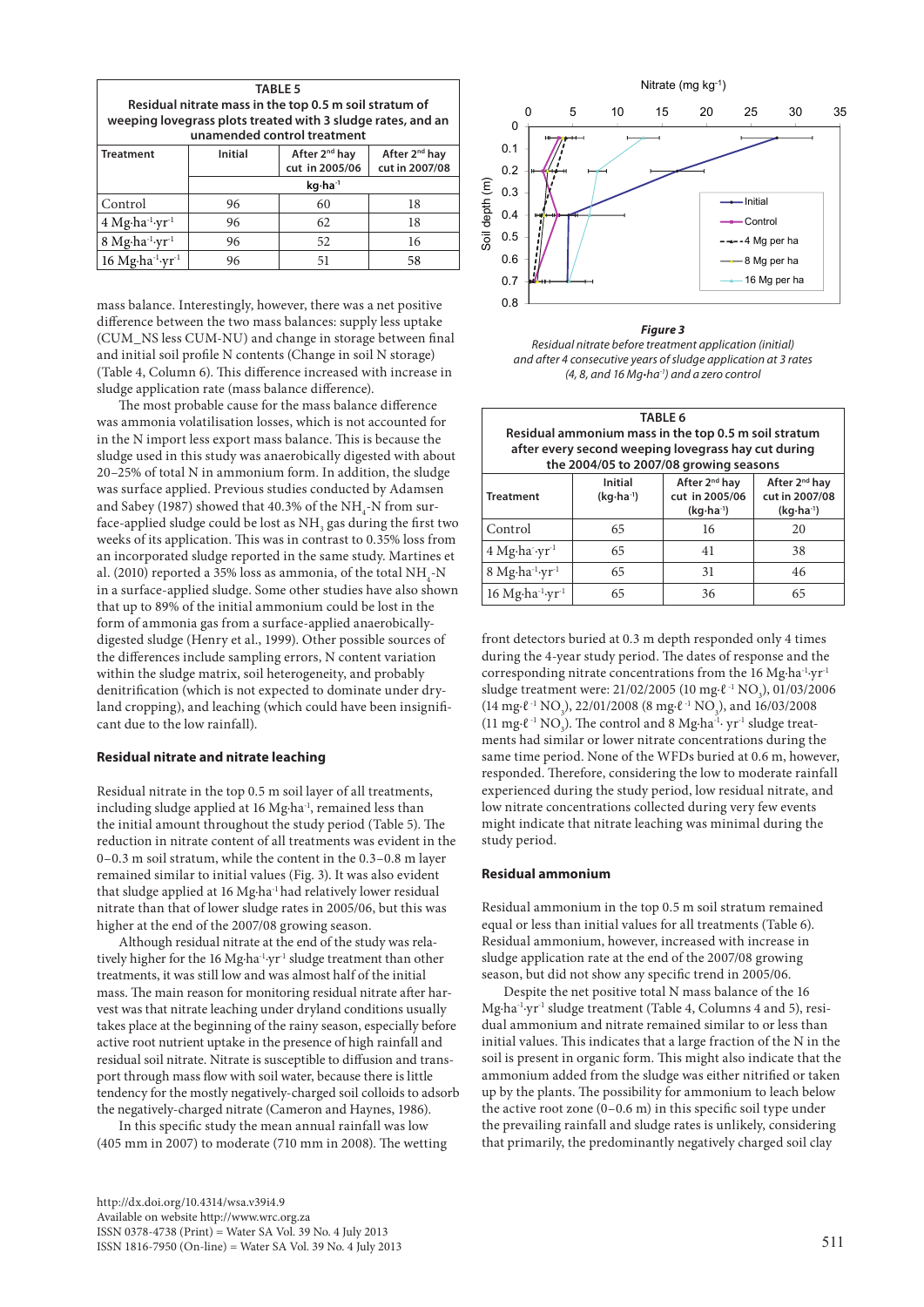| <b>TABLE 7</b><br>Cumulative total P supply (CUM-PS), uptake (CUM-PU), and<br>mass balance of a weeping lovegrass treated with 3 sludge<br>application rates, and an unamended control |                                                                                                                                                                                                                                      |     |                                            |         |       |  |  |
|----------------------------------------------------------------------------------------------------------------------------------------------------------------------------------------|--------------------------------------------------------------------------------------------------------------------------------------------------------------------------------------------------------------------------------------|-----|--------------------------------------------|---------|-------|--|--|
| <b>Treatment</b>                                                                                                                                                                       |                                                                                                                                                                                                                                      |     | Four years cumulative total P mass balance |         |       |  |  |
|                                                                                                                                                                                        | CUM-PS CUM-PU<br>CUM-PS<br>Change<br>Mass<br>in soil P<br>$(kq \cdot ha^{-1})$<br>$(kq \cdot ha^{-1})$<br>balance<br>less<br>CUM-PU<br>difference<br>storage<br>$(kq \cdot ha^{-1})$<br>$(kq \cdot ha^{-1})$<br>$(kq \cdot ha^{-1})$ |     |                                            |         |       |  |  |
| Control                                                                                                                                                                                | $\Omega$                                                                                                                                                                                                                             | 59  | $-59$                                      | $-50$   | $-9$  |  |  |
| $4$ Mg·ha <sup>-1</sup> ·yr <sup>-1</sup>                                                                                                                                              | 352                                                                                                                                                                                                                                  | 73  | 279                                        | 302     | $-23$ |  |  |
| 8 Mg·ha <sup>-1</sup> ·yr <sup>-1</sup>                                                                                                                                                | 705                                                                                                                                                                                                                                  | 93  | 612                                        | 660     | $-48$ |  |  |
| $16$ Mg·ha <sup>-1</sup> ·yr <sup>-1</sup>                                                                                                                                             | 1409                                                                                                                                                                                                                                 | 102 | 1 307                                      | 1 3 1 6 | $-9$  |  |  |

and organic matter particles can fix ammonium through the process of cation exchange. Moreover, ammonium can easily be immobilised by microbial biomass, and is also readily nitrified (Cameron and Haynes, 1986).

#### **Total P mass balance**

Sludge applications rates of 4 Mg∙ha-1 and higher resulted in a net positive total P mass balance (CUM-PS less CUM-PU) following 4 years of sludge applications and hay harvest events (Table 7, Column 4). Based on the mass balance calculation of total P imported with sludge less exported with weeping lovegrass hay yield, sludge applications of 4 Mg∙ha-1∙yr-1 supplied a cumulative excess of 279 kg P ha-1 during the 4-year study.

There was a mass balance difference (Table 7, Column 6) between the P supply less uptake mass balance (Table 7, Column 4) and the final less initial soil profile total P mass balance (Table 7, Column 5). The possible sources of difference are P content variation within the sludge matrix, soil heterogeneity and sampling errors.

The main reason for the accumulation of P in the soil profile was the low sludge N:P ratio compared with that of crops. Therefore, P accumulation is inevitable if sludge is applied according to crop N demand (Shober and Sims, 2003).

Changes in soil P storage from depths of 0.8 m (Table 7, Column 5) also supported the trends for the total P supply less uptake mass balance (Table 7, Column 4). Most of the excess P added with the sludge was located in the 0–0.1 m soil layer with a slight increase in the deeper 0.1–0.3 m soil layer (Fig. 4). The slight total P increment in this soil layer was most probably due to the physical migration of colloidal sludge particles between cracks formed during dry periods of the year, or from preferential flow of particulate P (Jensen et al., 2000; Brock et al., 2007). The grave concern with P surface accumulation is the potential threat to surface water bodies through transport by runoff,



#### *Figure 4*

*Initial soil profile total P and after 4 consecutive years of municipal sludge application at 3 rates (0, 4, and 8 Mg ha-1 per year) and a zero control in a clay loam soil planted to weeping lovegrass*

enhancing the rate of eutrophication in freshwater bodies (Carpenter et al., 1998).

# **Soil profile residual Bray-1 extractable P**

Bray-1P decreased as the sludge application rate increased to 8 Mg∙ha-1∙yr-1, but increased at higher rates (Table 8). Four years of sludge application according to the initial 8 Mg∙ha-1 limit reduced residual Bray-1P by 42%. This is in contrast to the net positive total P mass balance reported for the same treatment in Table 7 Columns 4 and 5. On the other hand, sludge applied at 16 Mg∙ha -1 increased residual Bray-1P in the top 0.5 m by 33% and 58%, compared with the control and 8 Mg∙ha-1 sludge treatments, respectively.

Generally the mean background Bray-1P concentration of the soil in the 0–0.3 m soil stratum (65 mg∙kg-1) was higher than the optimum concentration required for most crops (25–30 mg∙kg-1). It was also higher than the concentration for an optimum soil quality (50 mg∙kg-1), above which the risk for surface water body pollution increases, as reported by Sims and Pierzynski (2000).

The decline in Bray-1P reported for the 4 and 8 Mg⋅ha<sup>-1</sup> sludge treatments was mainly due to the  $\mathrm{FeCl}_{_3}$  added to the sludge at the waste treatment plants, which reduced the solubility of P (O'Connor et al., 2004; Huang et al., 2007). The build-up of Bray-1P reported from doubling of the sludge upper limit (16 Mg∙ha-1) is most probably because the P supply from the sludge exceeded the buffer capacity of the soil and sludge (Elliott and O'Connor, 2007), or because of a decline in the sludge's P-sorbing capacity over time (Lu and O'Connor, 2001). It is also possible that the Fe-P minerals may have released P by dissolution, as reported by Huang et al. (2007).

| <b>TABLE 8</b><br>Residual Bray-1P in the top 0.5 m soil stratum after the second hay cut of dryland<br>pasture (weeping lovegrass) during the 2004/05 to 2007/08 growing seasons                        |     |     |     |  |  |  |  |  |
|----------------------------------------------------------------------------------------------------------------------------------------------------------------------------------------------------------|-----|-----|-----|--|--|--|--|--|
| After 2 <sup>nd</sup> hay cut in<br>After 2 <sup>nd</sup> hay cut in<br><b>Initial</b><br><b>Treatment</b><br>$(kq \cdot ha^{-1})$<br>2005/06<br>2007/08<br>$(kq \cdot ha^{-1})$<br>$(kq \cdot ha^{-1})$ |     |     |     |  |  |  |  |  |
| Control                                                                                                                                                                                                  | 274 | 282 | 254 |  |  |  |  |  |
| $4$ Mg $\cdot$ ha <sup>-1</sup> $\cdot$ yr <sup>-1</sup>                                                                                                                                                 | 274 | 253 | 230 |  |  |  |  |  |
| 8 Mg·ha-1-yr-1                                                                                                                                                                                           | 274 | 150 | 159 |  |  |  |  |  |
| 16 Mg·ha-1-yr-1                                                                                                                                                                                          | 274 | 367 | 378 |  |  |  |  |  |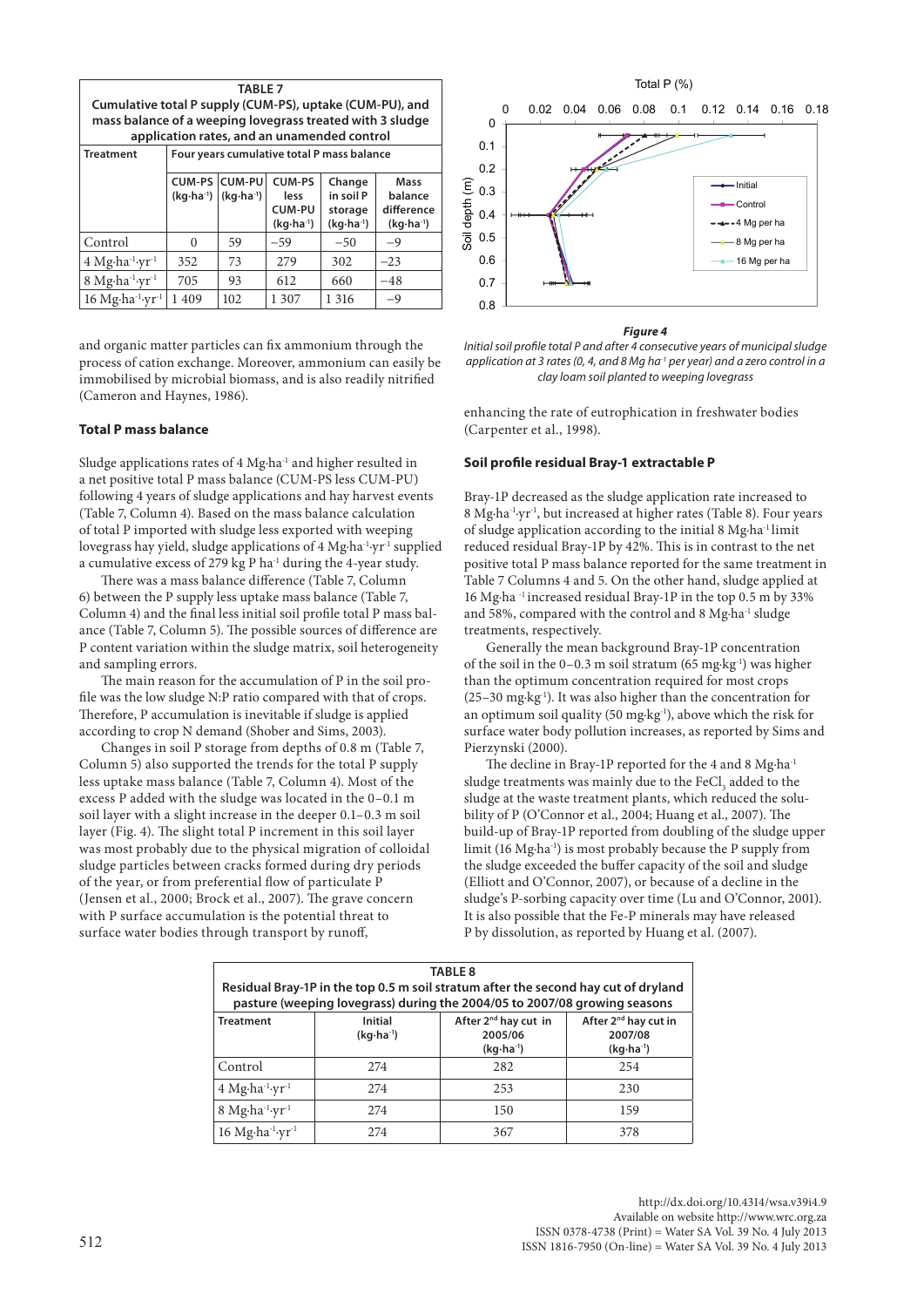Therefore, it is apparent from this study that although sludge treated with  ${\rm FeCl}_{_3}$  reduced P plant availability, it is likely that P availability could also increase at higher rates over time.

Despite the high background concentration and additional P added with the sludge, there were no visible phosphorus toxicity symptoms during the study period. This is most probably due to the high Zn added with the sludge, because previous studies conducted by Loneragan et al. (1979), Safaya (1976), Parker (1997), and Silber et al. (2002) have shown that plant P toxicity is enhanced under Zn-deficient conditions.

# **CONCLUSIONS**

Weeping lovegrass hay yield increased with increase in sludge rate. Highest yield was harvested from years which experienced high rainfall. Sludge applied according to the WRC initial limit of 8 Mg∙ha-1∙yr-1 was not sufficient to satisfy weeping lovegrass N demand. Doubling that limit did not cause the accumulation of nitrate and ammonium in the soil profile. However, it increased both total and Bray-1P with time. Therefore, both of the initial hypotheses are accepted. It is recommended that long-term model simulations should be conducted under varying conditions in order to get a site-specific real-time ideal sludge application rate.

# **ACKNOWLEDGMENTS**

We gratefully acknowledge the financial support of the Water Research Commission of South Africa (WRC), East Rand Water Care Works (ERWAT), and the Technology and Human Resources for Industry Programme (THRIP). We would like to thank ERWAT for providing the research site and numerous in-kind contributions. We are indebted to Mr JW Wilken, Dr Z Godongwana, and Mr Tseko from ERWAT, for their specific role in solving problems related to water, electricity, and sludge supplies. We also thank Mr du Plessis from the WRC and Dr H Snyman from Golder Associates for their encouragement and motivation since the inception of the study.

# **REFERENCES**

- ADAMSEN F and SABEY B (1987) Ammonia volatilization from liquid digested sewage sludge as affected by placement in soil. *Soil Sci. Soc. Am. J.* **51** 1080–1082.
- AGEHARA S and WARNCKE D (2005) Soil moisture and temperature effects on nitrogen release from organic nitrogen sources. *Soil Sci. Soc. Am. J.* **69** 1844–1855.
- BARY AI, COGGER CG, FRANSEN SC and SULLIVAN DM (2001) Seven years of biosolids versus inorganic nitrogen applications to tall fescue. *J. Environ. Qual.* **30** 2188–2194.
- BOYLE M and PAUL E (1989) Carbon and nitrogen mineralization kinetics in soil previously amended with sewage sludge. *Soil Sci. Soc. Am. J.* **53** 99–103.
- BROCK EH, KETTERINGS QM and KLEINMAN PJA (2007) Phosphorus leaching through intact soil cores as influenced by type and duration of manure application. *Nutr. Cycling Agroecosyst.* **77** 269–281.
- CAMERON KC and HAYNES RJ (1986) Retention and movement of nitrogen in soils. In: Haynes RJ (ed.) *Mineral Nitrogen in the Plant-Soil System*. Academic Press, New York.
- CARPENTER SR, CARACO NF, CORRELL DL, HOWARTH RW, SHARPLEY AN and SMITH VH (1998) Nonpoint pollution of surface waters with phosphorus and nitrogen. *Ecol. Appl*. **8** 559–568.
- DICKISON EB, HYAM GFS, BREYTENBACH WAS, METCALF HD, BASSON WD, WILLIAMS FR, PLINT AP, SMITH HRH, SMITH PJ, VAN VUUREN PJ and co-authors (2004) *Kynoch pasture*

http://dx.doi.org/10.4314/wsa.v39i4.9 Available on website http://www.wrc.org.za ISSN 0378-4738 (Print) = Water SA Vol. 39 No. 4 July 2013  $1$ SSN 1816-7950 (On-line) = Water SA Vol. 39 No. 4 July 2013 513

*handbook*. Kejafa Knowledge Works, Maanhaarrand, South Africa. DOTSON K (1973) Some constraints on spreading sewage sludge on cropland. *Compost Sci.* **14** 12–15.

- ELLIOTT H and O'CONNOR G (2007) Phosphorus management for sustainable biosolids recycling in the United States. *Soil Biol. Biochem*. **39** 1318–1327.
- FERREIRO-DOMÍNGUEZ N, RIGUEIRO-RODRÍGUEZ A and MOSQUERA-LOSADA M (2011) Response to sewage sludge fertilisation in a *Quercus rubra* L. silvopastoral system: Soil, plant biodiversity and tree and pasture production. *Agric. Ecosyst. Environ*. **141** 49–57.
- HENRY C, SULLIVAN D, RYNK R, DORSEY K and COGGER C (1999) *Managing Nitrogen from Biosolids*. Washington State Department of Ecology, Seattle, WA.
- HUANG XL, CHEN Y and SHENKER M (2007) Soil phosphorus phase in aluminium and iron treated biosolids. *J. Environ. Qual.* **36** 549–556.
- JENSEN MB, OLSEN TB, HANSEN HCB and MAGID J (2000) Dissolved and particulate phosphorus in leachate from structured soil amended with fresh cattle faeces. *Nutr. Cycling Agroecosyst.* **56** 253–261.
- LAKHDAR A, SCELZA R, SCOTTI R, RAO MA, JEDIDI N, GIAN-FREDA L and ABDELY C (2010) The effect of compost and sewage sludge on soil biologic activities in salt affected soil. *R.C. Suelo Nutr. Veg.* **10** 40–47.
- LONERAGAN J, GROVE T, ROBSON A and SNOWBALL K (1979) Phosphorus toxicity as a factor in zinc-phosphorus interactions in plants. *Soil Sci. Soc. Am. J*. **43** 966–972.
- LU P and O'CONNOR GA (2001) Biosolids effects on phosphorus retention and release in some sandy Florida soils. *J. Environ. Qual*. **30** 1059–1063.
- MAGUIRE R, COALE F and SIMS J (2000) Phosphorus solubility in biosolids-amended farm soils in the Mid-Atlantic region of the USA. *J. Environ. Qual*. **29** 1225–1233.
- MARTINES A, NOGUEIRA M, SANTOS C, NAKATANI A, ANDRADE C, COSCIONE A, CANTARELLA H, SOUSA J and CARDOSO E (2010) Ammonia volatilization in soil treated with tannery sludge. *Bioresour. Technol*. **101** 4690–4696.
- MILES N and MANSON A (2000) Nutrition of planted pastures. In: Tainton NM (ed.) *Pasture Management in South Africa*. University of Natal Press, Pietermaritzburg.
- MILNE R and GRAVELAND D (1972) Sewage sludge as a fertilizer. *Can. J. Soil Sci*. **52** 270–273.
- NEAL C, JARVIE HP, WADE AJ and WHITEHEAD PG (2002) Water quality functioning of lowland permeable catchments: inferences from an intensive study of the River Kennet and upper River Thames. *Sci. Total Environ*. **282** 471–490.
- NEUNHÄUSERER C, BERRECK M and INSAM H (2001) Remediation of soils contaminated with molybdenum using soil amendments and phytoremediation. *Water Air Soil Pollut.* **128** 85–96.
- NON-AFFILIATED SOIL ANALYSIS WORK COMMITTEE (1990) *Handbook of Standard Soil Testing Methods for Advisory Purposes.*  Soil Science Society of South Africa, Pretoria.
- O'CONNOR G, SARKAR D, BRINTON S, ELLIOTT H and MARTIN F (2004) Phytoavailability of biosolids phosphorus. *J. Environ. Qual.* **33** 703–712.
- OJEDA G, ALCAÑIZ J and LE BISSONNAIS Y (2008) Differences in aggregate stability due to various sewage sludge treatments on a Mediterranean calcareous soil. *Agric. Ecosyst. Environ.***125** 48–56.
- PARKER D (1997) Responses of six crop species to solution  $zinc^{2+}$ activities buffered with HEDTA. *Soil Sci. Soc. Am. J*. **61** 167–176.
- PIERZYNSKI GM (1994) *Plant Nutrient Aspects of Sewage Sludge, Sewage Sludge: Land Utilization and the Environment*. Soil Science Society of America, Madison, WI.
- SAFAYA N (1976) Phosphorus-zinc interaction in relation to absorption rates of phosphorus, zinc, copper, manganese, and iron in corn. *Soil Sci. Soc. Am. J*. **40** 719–722.
- SAS INSTITUTE (2002) *PROC User's Manual Version 9.1*. SAS Institute Cary, NC.
- SHOBER AL and SIMS JT (2003) Phosphorus restrictions for land application of biosolids. *J. Environ. Qual*. **32** 1955–1964.